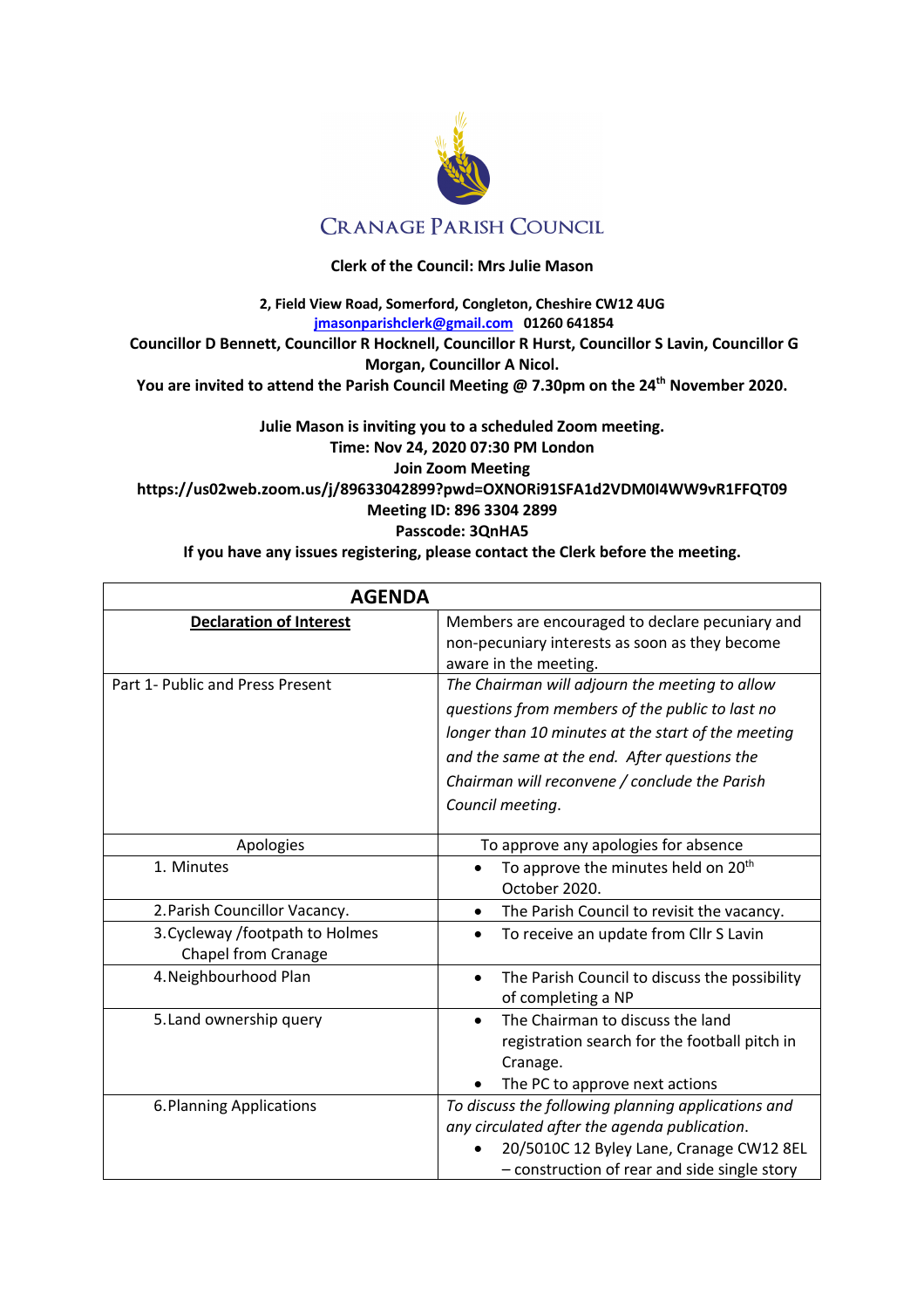|                                        | extension.<br>20/4709C Little Spinney 60, Northwich<br>Road, Cranage WA16 9LD construction on<br>new 4 bedroom family house for the site<br>owner in the rear garden of their existing<br>home.<br>20/4780C 30 Byley Lane, Cranage CW4 8EJ -<br>proposed single storey rear extension.<br>Sibelco the Chairman to report on residents'<br>complaints and actions in reference<br>20/00449E Glebe Farm, Knutsford Road,<br>Cranage CW4 8EF - Fencing business on site<br>causing highway issues. - the Chairman to<br>report after contact with Mrs D Ackerley.<br>Heyhead Farm - resident report of kennels<br>being operated from the site - clerk to report.<br>Seven Oaks - cars on verge - FS 253328494<br>response from Taff Wilcox. |
|----------------------------------------|-------------------------------------------------------------------------------------------------------------------------------------------------------------------------------------------------------------------------------------------------------------------------------------------------------------------------------------------------------------------------------------------------------------------------------------------------------------------------------------------------------------------------------------------------------------------------------------------------------------------------------------------------------------------------------------------------------------------------------------------|
| 7. Budget 2021/22                      | To approve the precept for 2021/22<br>٠<br>To consider the picnic tables on Needham<br>estate<br>To consider the cold-water lido                                                                                                                                                                                                                                                                                                                                                                                                                                                                                                                                                                                                          |
| 8. Highways                            | Speed of traffic on access road to play area<br>$\bullet$<br>by Cranage Hall Hotel and speed signs.<br>Glebe Farm $-$ to receive a report on the<br>$\bullet$<br>sandbags on the pavement.<br>Speed of traffic on Northwich Road - report<br>from Cllr DB<br>Bulb planting in the Parish $-$ to note<br>completed.<br>Tree on pavement 3406825 - Cllr RH<br>AOB<br>$\bullet$                                                                                                                                                                                                                                                                                                                                                              |
| 9. Defibrillator at Cranage Hall Hotel | Update from the Clerk                                                                                                                                                                                                                                                                                                                                                                                                                                                                                                                                                                                                                                                                                                                     |
| 10. Footpaths and Trees Report         | To resolve to accept the report from the Footpath<br>Officer Management of scrub area by the Village<br>Hall<br>Footpath<br>Claim<br>Carver<br>Ave/Byley<br>Lane/Crescent<br>Ref<br><b>Avenue</b><br>FPS/R0660/14A/2<br>Trees on Needham estate 255904640 on the<br>entrance                                                                                                                                                                                                                                                                                                                                                                                                                                                              |
| 11. Cheshire East                      | To receive a report from any Ward Members,<br>٠<br>present.                                                                                                                                                                                                                                                                                                                                                                                                                                                                                                                                                                                                                                                                               |